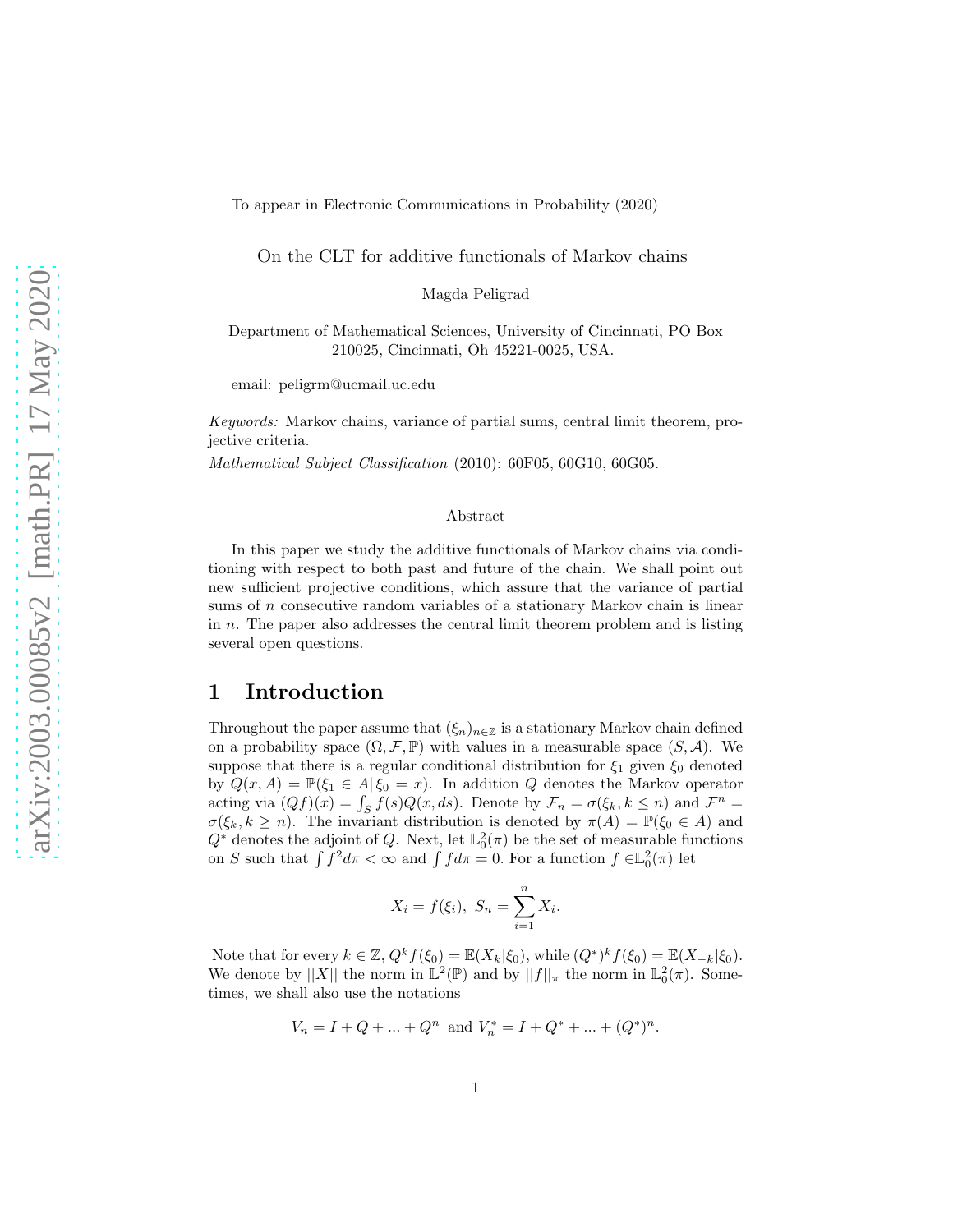In some statements, we assume that the stationary Markov chain is ergodic, i.e. the only invariant functions  $Qf = f$  are the constant functions. Concerning the central limit theorem for additive functionals of a stationary and ergodic Markov chain, many of the results in the literature are given under sufficient conditions either in terms of  $Q^k f$  or  $V_n f$ . Among them we mention the pioneering works by Gordin (1969), Gordin and Lifshitz (1978), Heyde (1974), McLeish (1975) and Volný  $(1993)$  among others. For a survey see Peligrad  $(2010)$  and the book by Merlevède et al.  $(2019)$ .

Maxwell and Woodroofe (2000) introduced a more general condition than in the papers mentioned above, namely

<span id="page-1-0"></span>
$$
\sum_{n\geq 1} \frac{||E(S_n|\xi_0)||}{n^{3/2}} < \infty. \tag{1}
$$

In the same paper, they showed that [\(1\)](#page-1-0) implies that

<span id="page-1-1"></span>
$$
\frac{E(S_n^2)}{n} \to \sigma^2 \tag{2}
$$

and

<span id="page-1-2"></span>
$$
\frac{S_n}{\sqrt{n}} \Rightarrow N(0, \sigma^2),\tag{3}
$$

where  $\Rightarrow$  denotes the convergence in distribution and  $N(0, \sigma^2)$  is a normally distributed random variable. Later on, Peligrad and Utev (2005) established the functional form of the CLT under [\(1\)](#page-1-0).

There are examples of Markov chains pointing out that, in general, condition [\(1\)](#page-1-0) is as sharp as possible is some sense. Peligrad and Utev (2005) constructed an example showing that for any sequence of positive constants  $(a_n)$ ,  $a_n \to 0$ , there exists a stationary Markov chain such that

$$
\sum_{n\geq 1} a_n \frac{||E(S_n|\xi_0)||}{n^{3/2}} < \infty
$$

but  $S_n/\sqrt{n}$  is not stochastically bounded. This example and other counterexamples provided by Volný (2010), Dedecker (2015) and Cuny and Lin  $(2016)$ , show that, in general, condition

<span id="page-1-3"></span>
$$
\sum_{n\geq 1} \frac{||E(S_n|\xi_0)||^2}{n^2} < \infty \tag{4}
$$

does not assure that [\(2\)](#page-1-1) holds and also does not assure [\(3\)](#page-1-2).

<span id="page-1-4"></span>However, by using Proposition 2.2 in Cuny (2011), which connects [\(4\)](#page-1-3) with a spectral condition, we know that  $(4)$  is sufficient for the CLT given in  $(3)$ , in case when the Markov chain is normal  $(QQ^* = Q^*Q)$ , as announced by Gordin and Lifshitz (1981) and proven in Section IV.7 in Borodin and Ibragimov (1995) and also, independently, in Derriennic and Lin (1996).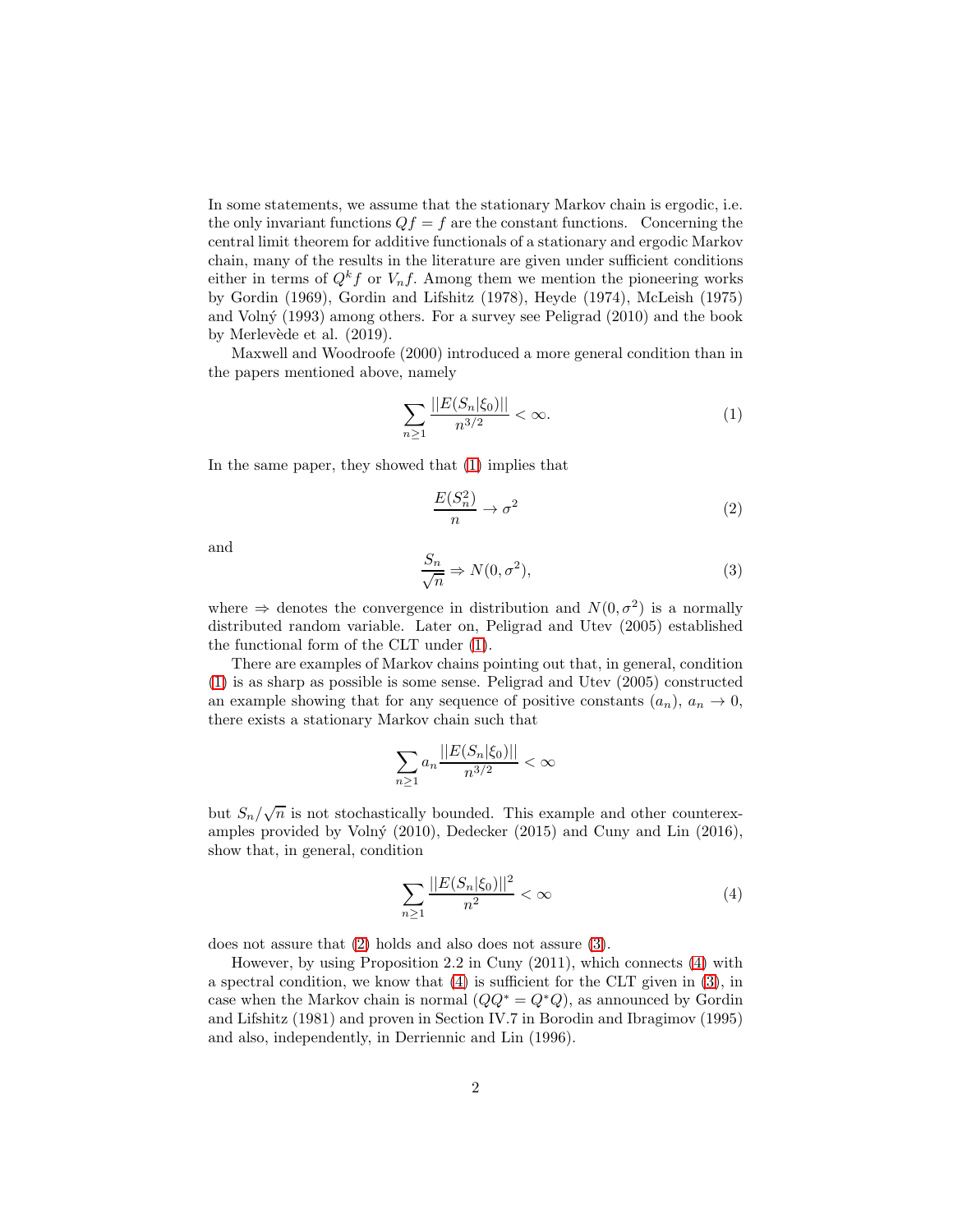Theorem 1 *Gordin and Lifshitz (1981). Assume that the Markov chain is normal, stationary and ergodic and satisfies [\(4\)](#page-1-3). Then [\(2\)](#page-1-1) and [\(3\)](#page-1-2) hold.*

For reversible Markov chains  $(Q = Q^*)$  condition [\(4\)](#page-1-3) is equivalent to [\(2\)](#page-1-1) and also with the convergence of  $E_{\pi}(fV_nf)$  (see Kipnis and Varadhan (1986), Proposition 2.2 in Cuny (2011) and the remarks following Proposition 1 in Derriennic and Lin [\[9\]](#page-10-0)). Furthermore in this case the functional CLT also holds.

A natural question is to ask what will be a natural generalization of Theorem [1](#page-1-4) to Markov processes, which are not necessarily normal. In other words what will be a natural minimal condition to be added to  $(4)$ , which will insure  $(2)$ and [\(3\)](#page-1-2).

A possibility is to impose besides [\(4\)](#page-1-3) a similar condition, but conditioning this time with respect to the future of the process

<span id="page-2-0"></span>
$$
\sum_{n\geq 1} \frac{||E(S_n|\xi_n)||^2}{n^2} < \infty. \tag{5}
$$

It is interesting to point out that for normal Markov chains conditions [\(4\)](#page-1-3) and [\(5\)](#page-2-0) coincide.

In the operator notation, conditions [\(4\)](#page-1-3) and [\(5\)](#page-2-0) could be written in the following alternative form:

<span id="page-2-1"></span>
$$
\sum_{n\geq 1} \frac{||V_n(f)||_{\pi}^2}{n^2} < \infty \text{ and } \sum_{n\geq 1} \frac{||V_n^*(f)||_{\pi}^2}{n^2} < \infty. \tag{6}
$$

This paper has double scope. First, in Section 2, we shall raise some open questions concerning the CLT for the additive functionals of a Markov chain under conditions related to [\(6\)](#page-2-1). In the following section we support these conjectures by proving some partial results. We shall show, for instance, that [\(6\)](#page-2-1) implies [\(2\)](#page-1-1) and we shall comment that the CLT holds up to a random centering. The proofs are given in Sections 4 and 5.

## 2 Open problems

<span id="page-2-2"></span>We shall list here several natural open problems.

Problem 2 *For a stationary and ergodic Markov chain is it true (or not) that condition [\(6\)](#page-2-1) implies that the CLT in [\(3\)](#page-1-2) holds?*

In terms of the individual random variables, let us note that, by the triangle inequality, stationarity and Lemma [14](#page-9-0) in the last section, applied with  $a_k =$  $||E(X_k|\xi_0)||$  (and also with  $a_k = ||E(X_{-k}|\xi_0)||^2$ ), we obtain

$$
\sum_{n\geq 1} \frac{||E(S_n|\xi_0)||^2}{n^2} \leq 4 \sum_{k\geq 1} ||E(X_k|\xi_0)||^2
$$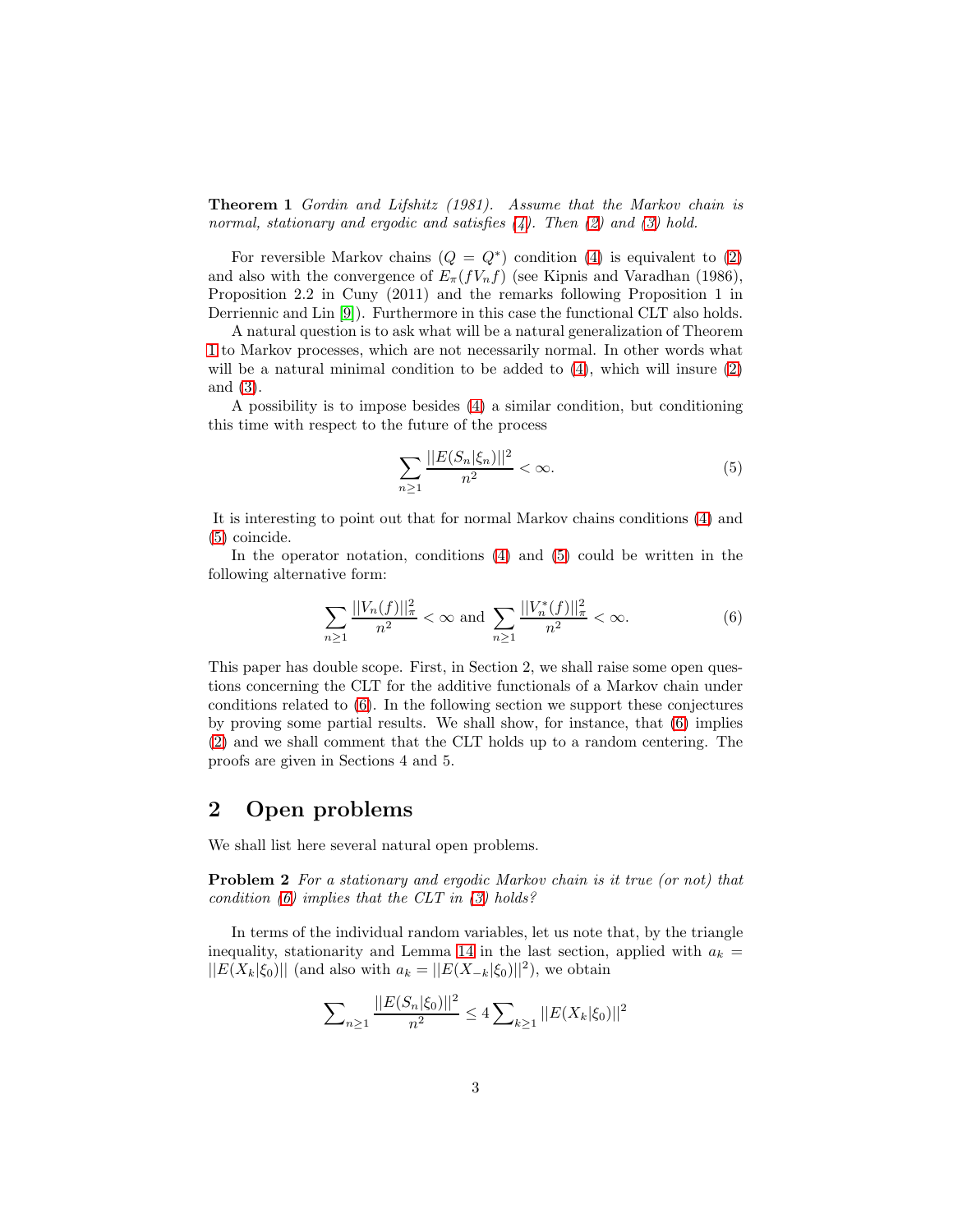and also

$$
\sum_{n\geq 1} \frac{||E(S_n|\xi_n)||^2}{n^2} \leq 4 \sum_{k\geq 1} ||E(X_{-k}|\xi_0)||^2.
$$

Then, clearly [\(4\)](#page-1-3) is implied by

<span id="page-3-1"></span>
$$
\sum_{k\geq 1}||E(X_k|\xi_0)||^2 < \infty \tag{7}
$$

and [\(5\)](#page-2-0) is implied by

<span id="page-3-2"></span>
$$
\sum_{k\geq 1} ||E(X_{-k}|\xi_0)||^2 < \infty. \tag{8}
$$

These two last conditions can be reformulated as:

<span id="page-3-0"></span>
$$
\sum_{k\geq 1} ||Q^k f||^2_{\pi} < \infty \text{ and } \sum_{k\geq 1} ||(Q^*)^k f||^2_{\pi} < \infty.
$$
 (9)

As a matter of fact there are summability conditions that interpolates between [\(6\)](#page-2-1) and [\(9\)](#page-3-0), which are known under the name of square root conditions. Fol-lowing Derriennic and Lin [\[8\]](#page-10-1) the operator  $\sqrt{I-Q}$  is defined by

$$
\sqrt{I-Q} := I - \sum_{n\geq 1} \delta_n Q^n,
$$

where  $\sqrt{1-x} = 1 - \sum_{n\geq 1} \delta_n x^n$ , with  $\delta_n > 0$ ,  $n \geq 1$  and  $\sum_{n\geq 1} \delta_n = 1$ . By the equivalent definitions in Corollary 2.12 in Derriennic and Lin [\[8\]](#page-10-1),  $f \in$  $\sqrt{1-Q} \mathbb{L}_2(\pi)$  is equivalent to

$$
\sum_{k=1}^{n} \frac{1}{k^{1/2}} Q^{k} f
$$
 converges in  $\mathbb{L}_{2}(\pi)$ .

By Proposition 4.6 of Cohen et al. (2017), applied with  $b_n = (1 + n)^{-1/2}$ , we know that  $f \in \sqrt{1-Q}\mathbb{L}_2(\pi)$  implies [\(4\)](#page-1-3) and also  $f \in \sqrt{1-Q^*}\mathbb{L}_2(\pi)$  implies [\(5\)](#page-2-0). On the other hand, by Proposition 9.2 in Cuny and Lin (2016), condition [\(7\)](#page-3-1) implies  $f \in \sqrt{1-Q}\mathbb{L}_2(\pi)$  and condition [\(8\)](#page-3-2) implies  $f \in \sqrt{1-Q^*}\mathbb{L}_2(\pi)$ . Furthermore, according to Corollary 4.7 in Cohen et al. (2017), for normal contractions  $f \in \sqrt{1-Q} \mathbb{L}_2(\pi)$  is equivalent to [\(4\)](#page-1-3). We mention that Volný (2010) constructed an example of a (non-normal) Markov operator Q and  $f \in$  $\sqrt{1-Q}\mathbb{L}_2(\pi)$  for which the asymptotic variance of  $||S_n||^2/n$  does not exist. Note however that if  $f \in \sqrt{1-Q} \mathbb{L}_2(\pi) \cap \sqrt{1-Q^*} \mathbb{L}_2(\pi)$  then [\(2\)](#page-1-1) holds (see Proposition 1 in [\[9\]](#page-10-0) and the remarks following this proposition).

<span id="page-3-3"></span>These considerations suggest that the following conjecture deserves to be studied, of course, in case the answer to Problem [2](#page-2-2) is negative.

Problem 3 *If the Markov chain is stationary and ergodic is it true (or not) that*  $f \in \sqrt{1-Q} \mathbb{L}_2(\pi) \cap \sqrt{1-Q^*} \mathbb{L}_2(\pi)$  *implies that the CLT in(3) holds?* 

Finally, if the answer to Problem [3](#page-3-3) is negative we could ask the following question:

Problem 4 *If the stationary Markov chain is ergodic in the ergodic theoretical sense is it true (or not) that condition [\(9\)](#page-3-0) implies that [\(3\)](#page-1-2) holds?*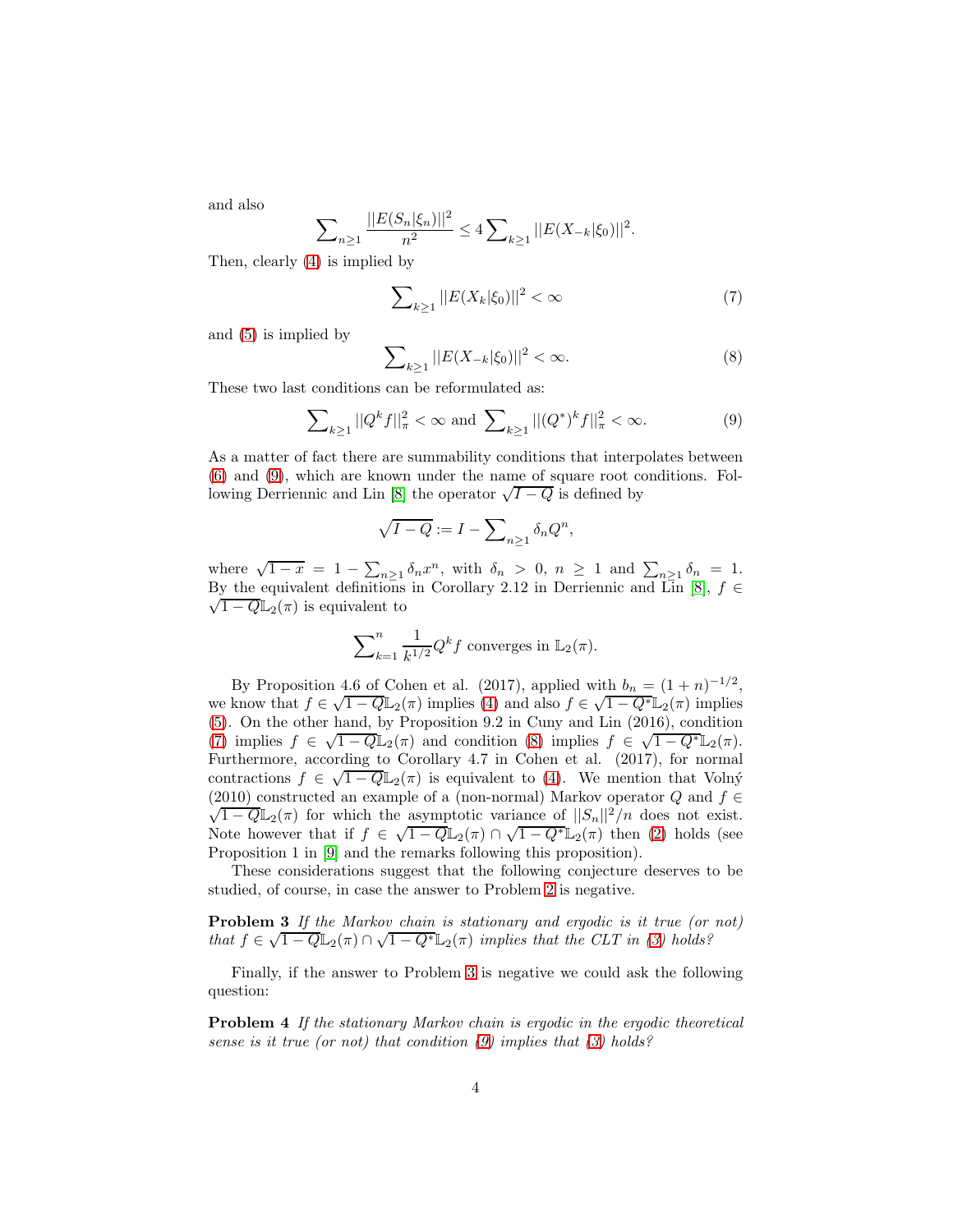## 3 Results

We give here a few results in support of the open problems which have been raised in the previous section. Point (a) of the next theorem deals with the variance of partial sums, which plays a very important role in the CLT. In the next theorem by totally ergodic chain we understand that  $Q<sup>k</sup>$  is ergodic for any positive integer k.

<span id="page-4-0"></span>Theorem 5 *Assume that conditions [\(4\)](#page-1-3) and [\(5\)](#page-2-0) hold. Then: (a) The limit in [\(2\)](#page-1-1) holds, namely*

$$
\lim_{n \to \infty} \frac{E(S_n^2)}{n} = \sigma^2
$$

*(b) If the chain is totally ergodic then the following limit exists*

<span id="page-4-5"></span>
$$
\lim_{n \to \infty} \frac{1}{n} ||E(S_n | \xi_0, \xi_n)||^2 = \eta^2
$$
\n(10)

*and (c)*

<span id="page-4-6"></span>
$$
\frac{S_n - E(S_n | \xi_0, \xi_n)}{\sqrt{n}} \Rightarrow N(0, \sigma^2 - \eta^2). \tag{11}
$$

.

<span id="page-4-1"></span>As an immediate consequence, by the discussion in the previous section, we also have the following corollaries:

Corollary 6 *The conclusion of Theorem [5](#page-4-0)* also holds for  $f \in \sqrt{1-Q} \mathbb{L}_2(\pi)$  $\sqrt{1-Q^*}\mathbb{L}_2(\pi).$ 

<span id="page-4-2"></span>Corollary 7 *The conclusion of Theorem [5](#page-4-0) also holds under the couple of conditions [\(7\)](#page-3-1) and [\(8\)](#page-3-2).*

Remark 8 *Let us mention that the conclusion of Corollary [6](#page-4-1) does not hold if we assume only that*  $f \in \sqrt{1-Q} \mathbb{L}_2(\pi)$  *as shown in Volný (2010). Also, the conclusion of Corollary [7](#page-4-2) does not hold under just [\(7\)](#page-3-1). Dedecker (2015) constructed a relevant example, which has been reformulated in Proposition 9.5. in Cuny and Lin (2016). This example shows that there exists a Markov operator*  $Q$  *on some*  $\mathbb{L}_2(\pi)$  *and a function*  $f \in \mathbb{L}^2_0(\pi)$  *satisfying* 

$$
\sum\nolimits_{k\geq 1}(\log k)||Q^{k}f||^{2}_{\pi}<\infty
$$

*and such that*  $||S_n||^2/n \to \infty$  *as*  $n \to \infty$ *.* 

An interesting question asked in Problem [2](#page-2-2) is whether the random centering in the point (c) of Theorem [\(5\)](#page-4-0) can be avoided altogether. We can prove this fact under the condition

<span id="page-4-3"></span>
$$
\sum_{n\geq 1} \frac{||E(S_n|\xi_0, \xi_n)||^2}{n^2} < \infty,\tag{12}
$$

<span id="page-4-4"></span>namely: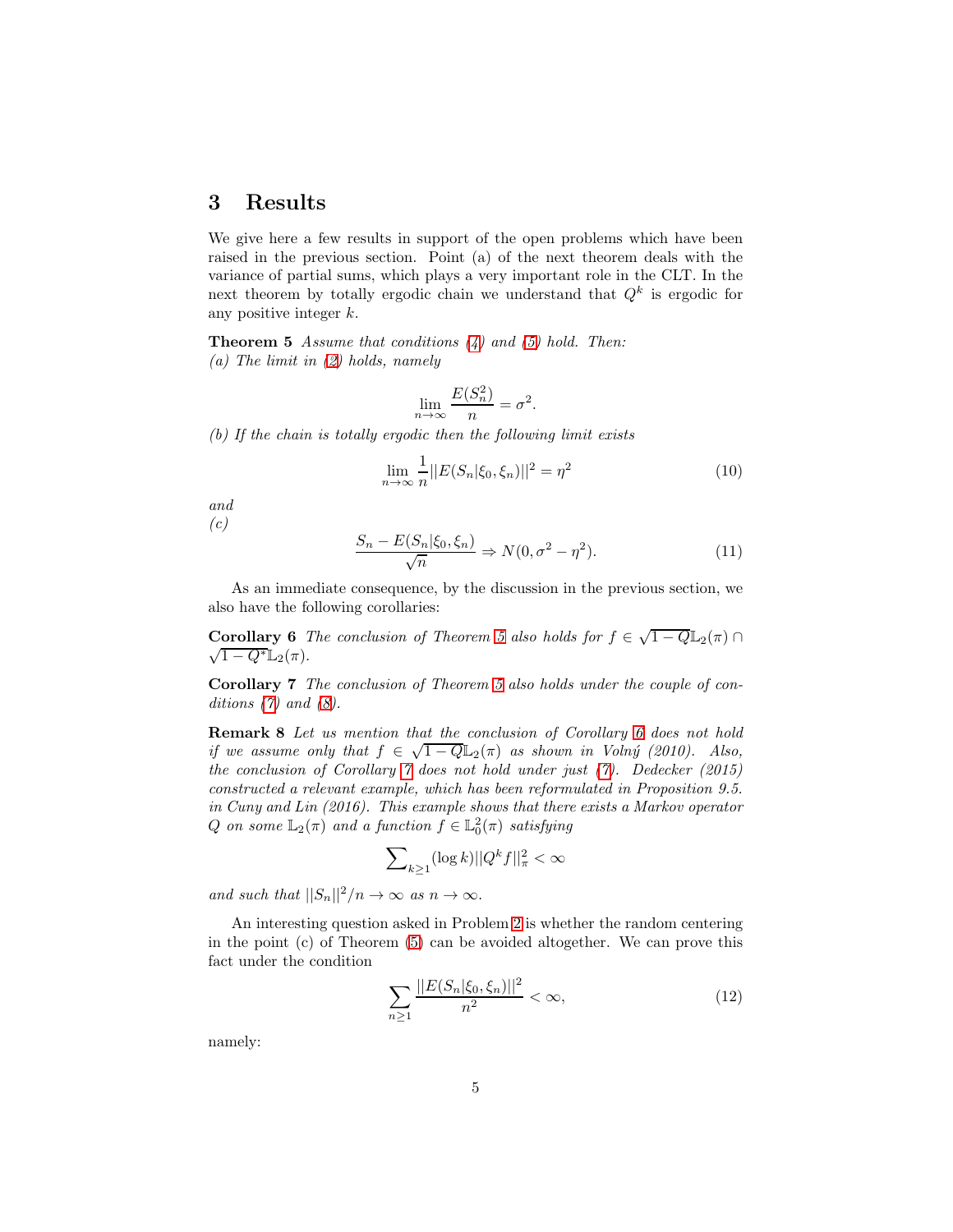Corollary 9 *Assume [\(12\)](#page-4-3) holds. Then [\(2\)](#page-1-1) and [\(3\)](#page-1-2) hold.*

By Lemma [14,](#page-9-0) relation [\(12\)](#page-4-3) is implied by

<span id="page-5-0"></span>
$$
\sum_{k\geq 1} ||E(X_0|\xi_{-k}, \xi_k))||^2 < \infty. \tag{13}
$$

Therefore we obtain the following corollary which was also pointed out in Peligrad (2020):

Corollary 10 *Assume that [\(13\)](#page-5-0) holds. Then [\(2\)](#page-1-1) and [\(3\)](#page-1-2) hold.*

# 4 Proofs

Let us comment first about conditions  $(4)$  and  $(5)$ . We are going to establish two lemmas (Lemma [12](#page-8-0) and Lemma [13\)](#page-9-1) showing that condition [\(4\)](#page-1-3) implies that

<span id="page-5-1"></span>
$$
\sum_{i\geq 0} \frac{||E(S_{2^i}|\xi_0)||^2}{2^i} < \infty,\tag{14}
$$

while condition [\(5\)](#page-2-0) implies that

<span id="page-5-2"></span>
$$
\sum_{i\geq 0} \frac{||E(S_{2^i}|\xi_{2^i})||^2}{2^i} < \infty. \tag{15}
$$

As a matter of fact, we can replace conditions [\(4\)](#page-1-3) and [\(5\)](#page-2-0) in Theorem [5](#page-4-0) by conditions  $(14)$  and  $(15)$ .

### Proof of point (a) of Theorem [5](#page-4-0)

The proof of point (a) of Theorem [5](#page-4-0) is related to the proof of Proposition 2.1 in Peligrad and Utev (2005), but it takes advantage of the Markov property. It includes several steps.

### 1. Upper bound on a subsequence

We shall establish first the following recurrence formula which has interest in itself.

Denote

$$
\Delta_{2^r} = \sum_{i=0}^{r-1} \frac{||E(S_{2^i}|\xi_0)|| \cdot ||E(S_{2^i}|\xi_{2^i})||}{2^i}.
$$

Then, for  $2^{r-1} \leq n < 2^r$ , we have the following bound:

<span id="page-5-3"></span>
$$
E(S_{2r}^2) \le 2^r [E(X_0^2) + \Delta_{2r}].
$$
\n(16)

To establish it, denote by  $\bar{S}_n = \sum_{k=n+1}^{2n} \xi_k$ . So, by stationarity

$$
E(S_{2n}^2) = 2E(S_n^2) + 2E(S_n\bar{S}_n).
$$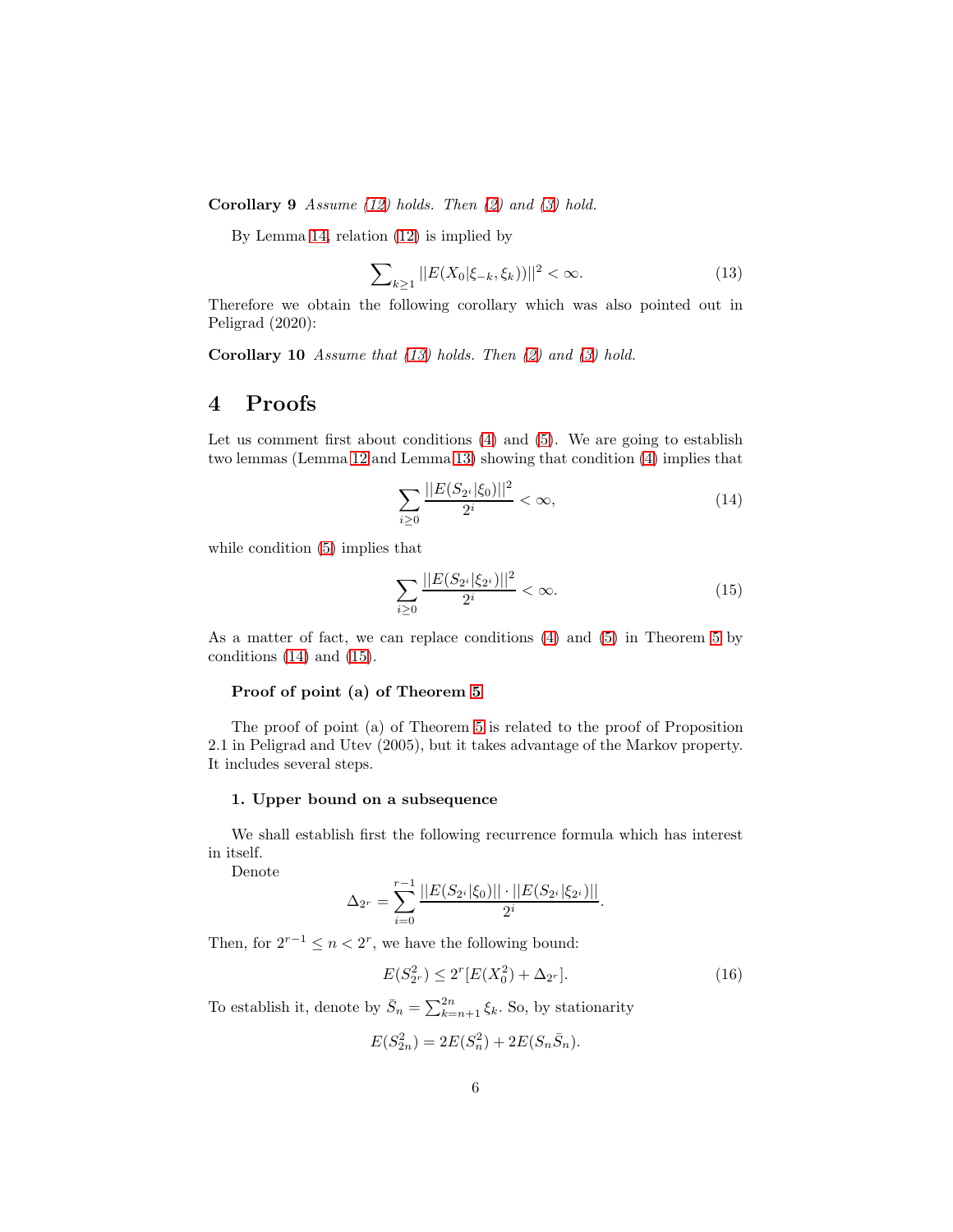Note that, by the properties of conditional expectation and by the Markov property,

$$
E(S_n\bar{S}_n) = E[E(S_nE(\bar{S}_n|\mathcal{F}_n)] = E[E(S_nE(\bar{S}_n|\xi_n)] = E[E(S_n|\xi_n)E(\bar{S}_n|\xi_n)].
$$

We see that, by recurrence we have

<span id="page-6-0"></span>
$$
E(S_{2r}^2) = 2^r \left[ E(X_0^2) + \sum_{j=0}^{r-1} \frac{1}{2^j} E[E(S_{2j}|\xi_{2j}) E(\bar{S}_{2j}|\xi_{2j})] \right].
$$
 (17)

Now, by Hölder's inequality and stationarity,

$$
|E[E(S_n|\xi_n)E(\bar{S}_n|\xi_n)]| \leq ||E(S_n|\xi_n)|| \cdot ||E(S_n|\xi_0)||,
$$

and [\(16\)](#page-5-3) follows.

#### 2. Limit on a subsequence

Note that, if  $\sup_r \Delta_{2^r} < \infty$ , then  $\sum_{j=0}^{r-1} 2^{-j} E[E(S_{2^j}|\xi_0)E(\bar{S}_{2^j}|\xi_{2^j})]$  converges as  $r \to \infty$ , say to L. Then, by [\(17\)](#page-6-0), we have that

<span id="page-6-2"></span>
$$
\frac{1}{2^r}E(S_{2^r}^2) \to \sigma^2 \text{ as } r \to \infty,
$$
\n(18)

where  $\sigma^2 = E(X_0^2) + L$ .

# 3. Limiting variance for  $S_n/\sqrt{n}$

We show here that if conditions [\(4\)](#page-1-3) and [\(5\)](#page-2-0) hold then [\(2\)](#page-1-1) holds. For  $2^{r-1} \leq n < 2^r$ , we use the binary expansion

<span id="page-6-1"></span>
$$
n = \sum_{k=0}^{r-1} 2^k a_k \quad \text{where} \quad a_{r-1} = 1 \quad \text{and} \quad a_k \in \{0, 1\}. \tag{19}
$$

Then, we apply the following representation

$$
S_n = \sum_{j=0}^{r-1} U_{2^j} a_j \quad \text{where} \quad U_{2^j} = \sum_{i=n_{j-1}+1}^{n_j} X_i \, , \ n_j = \sum_{k=0}^j 2^k a_k \, , \ n_{-1} = 0 \, . \tag{20}
$$

Clearly, for  $a_j = 0$ ,  $U_{2^j} = 0$ .

Then we use the representation

$$
E(S_n^2) = \sum_{i=0}^{r-1} a_i E(U_{2^i}^2) + \sum_{i \neq j=0}^{r-1} a_i a_j E(U_{2^i} U_{2^j}) \equiv I_n + J_n.
$$
 (21)

Now, by stationarity, the representation of  $n$  in [\(19\)](#page-6-1) and the convergence in [\(18\)](#page-6-2) we obtain

$$
\frac{I_n}{n} = \frac{1}{n} \sum_{i=0}^{r-1} a_i 2^i \left( \frac{E(S_{2^i}^2)}{2^i} - \sigma^2 \right) + \sigma^2 \to \sigma^2 \text{ as } n \to \infty.
$$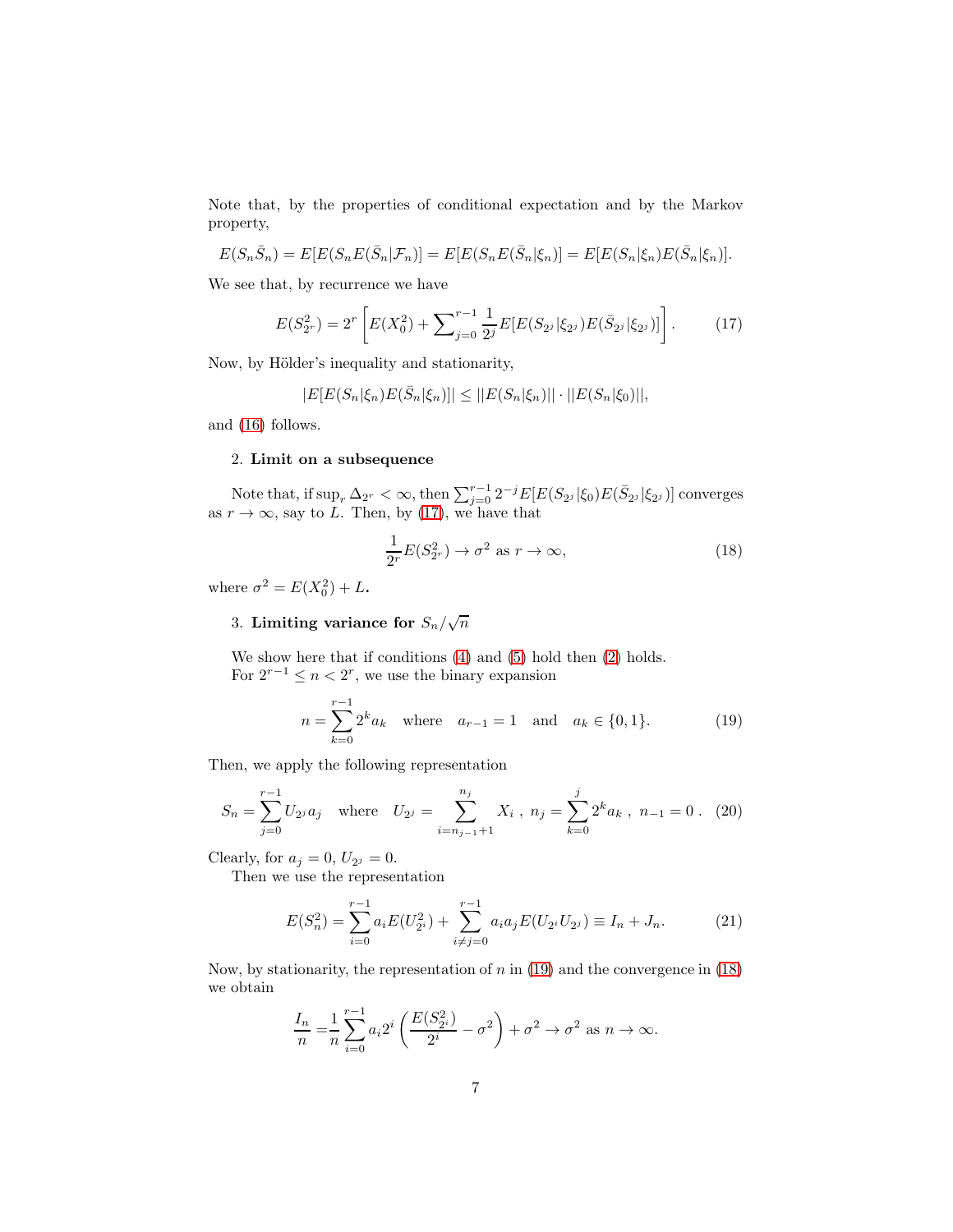It remains to prove that  $|J_n|/n \to 0$ . Let  $0 \leq i \leq j \leq r$ . Then, by the properties of Markov chains and Hölder's inequality

$$
|E(U_{2i}U_{2j})| \leq |E(U_{2i}|\xi_{n_i})E(U_{2j}|\xi_{n_{j-1}})| \leq ||E(S_{2i}|\xi_{2i})|| \cdot ||E(S_{2j}|\xi_0)||. \tag{22}
$$

Hence,

$$
|J_n| \leq \frac{1}{2} \sum_{0 \leq i \neq j \leq r-1} 2^{i/2} 2^{j/2} \left( \frac{\|E(S_{2^i}|\xi_{2^i})\|^2}{2^i} + \frac{\|E(S_{2^j}|\xi_0)\|^2}{2^j} \right) \leq
$$
  

$$
\frac{1}{2(\sqrt{2}-1)} 2^{r/2} \left( \sum_{i=0}^{r-1} 2^{i/2} \frac{\|E(S_{2^i}|\xi_{2^i})\|^2}{2^i} + \sum_{j=0}^{r-1} 2^{j/2} \frac{\|E(S_{2^j}|\xi_0)\|^2}{2^j} \right).
$$

We can easily see that  $E|J_n|/n \to 0$  because of [\(14\)](#page-5-1) and [\(15\)](#page-5-2).  $\Box$ 

### Proof of points (b) and (c) of Theorem [5](#page-4-0)

For obtaining the points (b) and (c) of Theorem [5,](#page-4-0) we shall combine the result in point (a) with a new CLT for additive functionals of Markov chains given by Peligrad (2020), namely:

Theorem 11 *Peligrad (2020). Assume that if the chain is totally ergodic and*

<span id="page-7-0"></span>
$$
\sup_{n\geq 1}\frac{E(S_n^2)}{n}<\infty. \tag{23}
$$

*Then, the following limit exists*

<span id="page-7-1"></span>
$$
\lim_{n \to \infty} \frac{1}{n} ||S_n - E(S_n | \xi_0, \xi_n)||^2 = \theta^2
$$
\n(24)

*and*

$$
\frac{S_n - E(S_n | \xi_0, \xi_n)}{\sqrt{n}} \Rightarrow N(0, \theta^2).
$$

Note that, since [\(2\)](#page-1-1) holds, then clearly [\(23\)](#page-7-0) holds and in addition [\(24\)](#page-7-1) implies that

$$
\lim_{n \to \infty} \frac{1}{n} ||E(S_n | \xi_0, \xi_n)||^2 = \sigma^2 - \theta^2.
$$

It follows that points (b) and (c) of Theorem [5](#page-4-0) follow with  $\eta^2 = \sigma^2 - \theta^2$ .

### Proof of Corollary [9](#page-4-4).

By the properties of the conditional expectation we see that condition [\(12\)](#page-4-3) implies that [\(4\)](#page-1-3) and [\(5\)](#page-2-0) are satisfied and therefore, by point (b) of Theorem [5,](#page-4-0) the limit in  $(10)$  exists. If this limit is not 0, note that  $(12)$  cannot be satisfied. Therefore [\(12\)](#page-4-3) implies that the limit in [\(10\)](#page-4-5) is 0. We can apply now Theorem 3.1 in Billingsley (1999) to conclude that in [\(11\)](#page-4-6) the random centering is not needed if we assume [\(12\)](#page-4-3).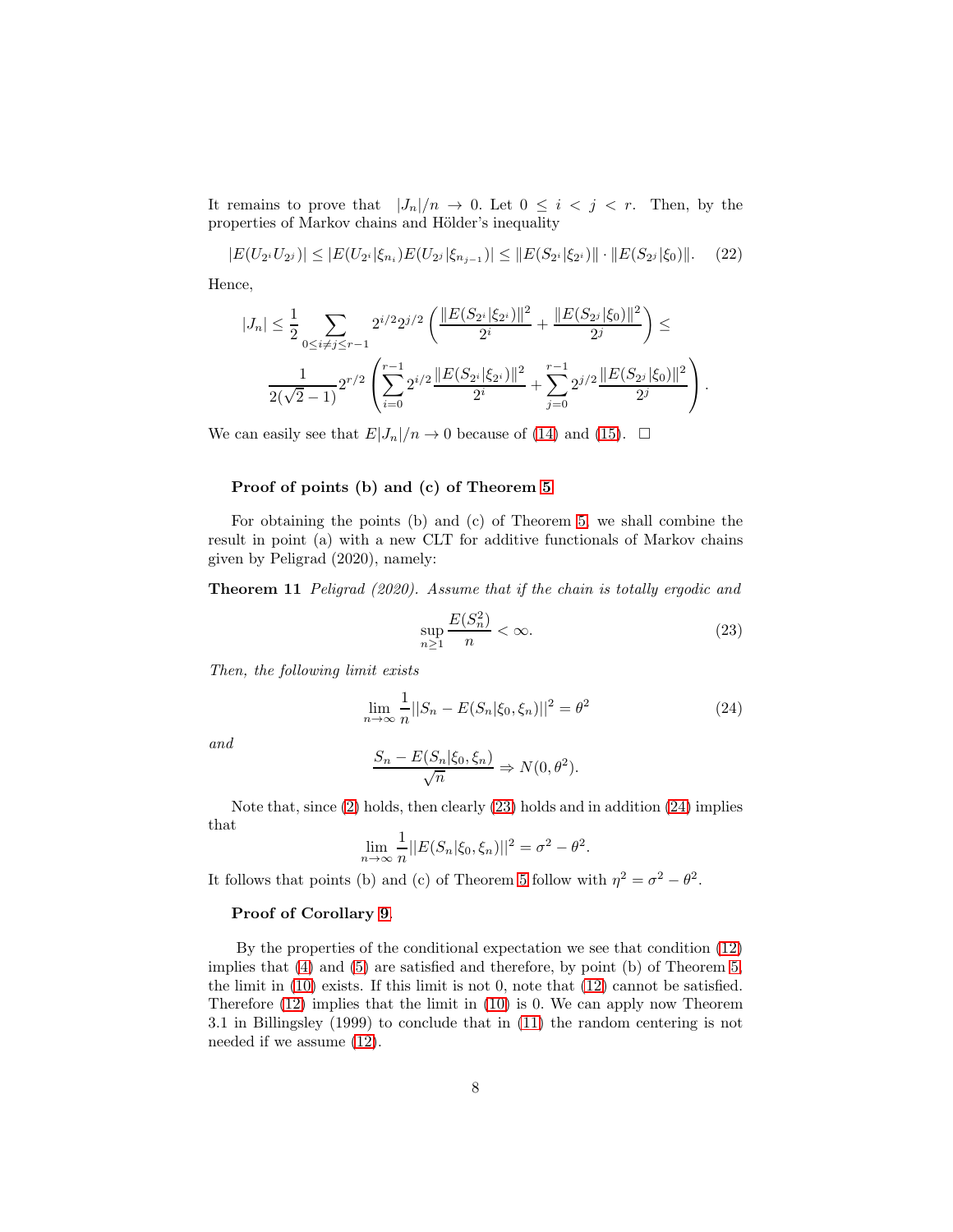# 5 Auxiliary results

The following lemma holds for any subadditive sequence  $(V_m)_{m\geq 1}$  of positive numbers. Its proof is inspired by Lemma 2.8. in Peligrad and Utev (2005). Because of the subtle differences we shall give it here. The main difference is that the sequence  $V_m^2$  is not subadditive.

<span id="page-8-0"></span>**Lemma 12** *For any positive subadditive sequence*  $(V_m)_{m\geq 1}$  *of positive numbers we have*

$$
\sum_{i\geq 1} \frac{V_{2^i}^2}{2^i} \leq 65 \sum_{k\geq 1} \frac{V_k^2}{k^2}.
$$

Proof. We recall first a property on the page 806 in Peligrad and Utev (2005). For a finite set of real numbers C, denote by  $|C|$  its cardinal. Consider a positive integer  $N$  and the set

$$
A_N = \{1 \le i \le N \; : \; V_i \ge V_N/2\}.
$$

*Property* :  $|A_N| \ge N/2$ ; that is  $A_N$  contains at least  $N/2$  elements.

We start the proof of this lemma by adding the variables in blocks in the following way:

$$
\sum_{n\geq 2} \frac{V_n^2}{n^2} = \sum_{r\geq 0} \sum_{n=4^r+1}^{4^{r+1}} \frac{V_n^2}{n^2} \geq \sum_{r\geq 0} \frac{1}{4^{2r+2}} \sum_{n=4^r+1}^{4^{r+1}} V_n^2.
$$
 (25)

Define

$$
C_r = \{ n \in \{4^r + 1, \ldots, 4^{r+1}\} : V_n \ge V_{4^{r+1}}/2 \} = A_{4^{r+1}} \cap \{4^r + 1, \ldots, 4^{r+1}\}.
$$

Note that, by applying the above property with  $N = 4^{r+1}$ , it is easy to see that

$$
|C_r| \ge |A_{4^{r+1}}| - |\{1, 2, ..., 4^r\}| \ge 4^{r+1}/2 - 4^r = 4^r.
$$

It follows that

$$
\sum_{n\geq 2}\frac{V_n^2}{n^2}\geq \sum_{r\geq 0}\frac{4^r}{4^{2r+4}}V_{4^{r+1}}^2\geq \frac{1}{64}\sum_{r\geq 1}\frac{1}{4^r}V_{4^r}^2,
$$

which implies

$$
\sum_{r\geq 1} \frac{1}{2^{2r}} V_{2^{2r}}^2 \leq 64 \sum_{n\geq 1} \frac{V_n^2}{n^2}.
$$

Then, by the subadditivity property, we have  $V_{2^{2r+1}} \leq 2V_{2^{2r}}$ , so that

$$
\sum_{r\geq 1} \frac{1}{2^{2r+1}} V_{2^{2r+1}}^2 \leq \sum_{r\geq 1} \frac{1}{2^{2r}} V_{2^{2r}}^2
$$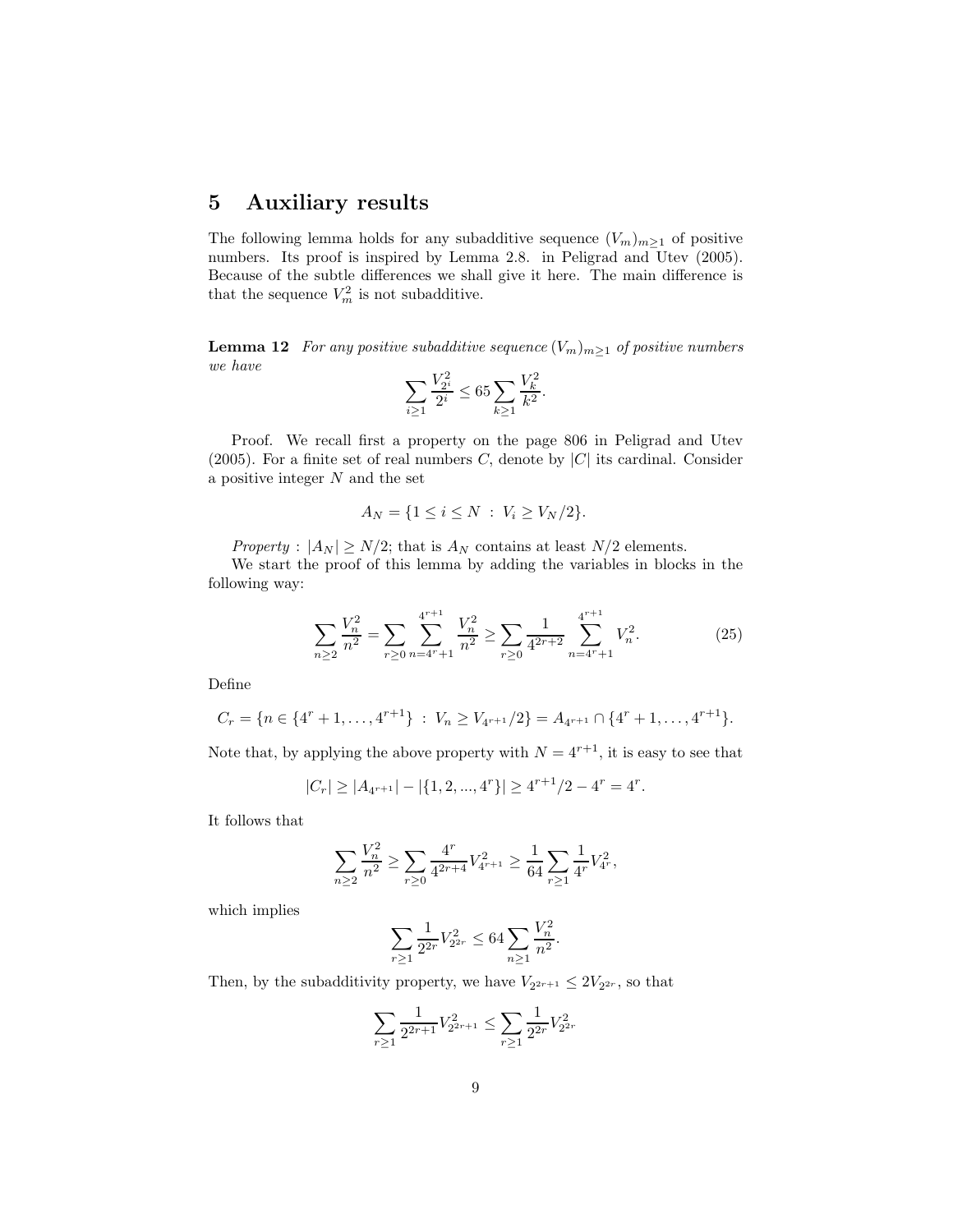and, as a consequence

$$
\sum_{r\geq 1}\frac{1}{2^{2r}}V_{2^{2r}}^2+\sum_{r\geq 1}\frac{1}{2^{2r+1}}V_{2^{2r+1}}^2\leq 65\sum_{n\geq 1}\frac{V_n^2}{n^2}
$$

and the proof is complete.  $\Box$ 

<span id="page-9-1"></span>Next lemma contains examples of subadditive sequences which are relevant for the proofs.

**Lemma 13** *For any stationary Markov chain the sequences*  $(||E(S_n|\xi_0)||)_{n\geq 0}$ ,  $(||E(S_n|\xi_n)||)_{n\geq 0}$  *and*  $(||E(S_n|\xi_0, \xi_n)||)_{n\geq 0}$  *are all subadditive.* 

Proof. The proofs are similar. So it is enough to sketch the proof of only one of them. By the triangle inequality, Markov property and the properties of conditional expectation, for all positive integers  $m$  and  $n$ ,

$$
||E(S_{n+m}|\xi_0, \xi_{n+m})|| \le ||E(S_n|\xi_0, \xi_{n+m})|| + ||E(S_{n+m} - S_n|\xi_0, \xi_{n+m})||
$$
  
=  $||E(S_n|\mathcal{F}_0, \mathcal{F}^{n+m})|| + ||E(S_{n+m} - S_n|\mathcal{F}_0, \mathcal{F}^{n+m})||$   
 $\le ||E(S_n|\mathcal{F}_0, \mathcal{F}^n)|| + ||E(S_{n+m} - S_n|\mathcal{F}_n, \mathcal{F}^{n+m})||$ 

and the result follows.  $\square$ 

<span id="page-9-0"></span>Finally we give a lemma for sequences of real numbers.

**Lemma 14** *Let*  $(a_i)_{i\geq 1}$  *be a sequence of real numbers. Then, for any*  $m \geq 1$ 

$$
A_m := \sum_{k \ge 1}^m \frac{1}{k^2} (\sum_{i=1}^k a_i)^2 \le 4 \sum_{i=1}^m a_i^2.
$$

Proof. Note that

$$
\left(\sum_{i=1}^{k} a_i\right)^2 = \sum_{i=1}^{k} a_i^2 + 2 \sum_{i=1}^{k} a_i \sum_{j=1}^{i-1} a_j \le
$$
  

$$
2 \sum_{i=1}^{k} a_i \sum_{j=1}^{i} a_j.
$$

 $\sum$ By changing the order of summation, taking into account that for  $i \geq 1$  we have  $k \geq i$ <sup> $k^{-2} \leq 2i^{-1}$  and applying the Cauchy-Schwartz inequality, we obtain</sup>

$$
\sum_{k=1}^{m} \frac{1}{k^2} \sum_{i=1}^{k} a_i \sum_{j=1}^{i} a_j = \sum_{i=1}^{m} a_i \sum_{j=1}^{i} a_j \sum_{k \ge i} \frac{1}{k^2}
$$
  
\n
$$
\le 2 \sum_{i=1}^{m} |a_i| \frac{1}{i} |\sum_{j=1}^{i} a_j| \le 2 \left( \sum_{i=1}^{m} a_i^2 \right)^{1/2} \left( \sum_{i=1}^{m} \frac{1}{i^2} |\sum_{j=1}^{i} a_j|^2 \right)^{1/2}.
$$

So

$$
A_m \le 2\left(\sum\nolimits_{i=1}^m a_i^2\right)^{1/2} A_m^{1/2},
$$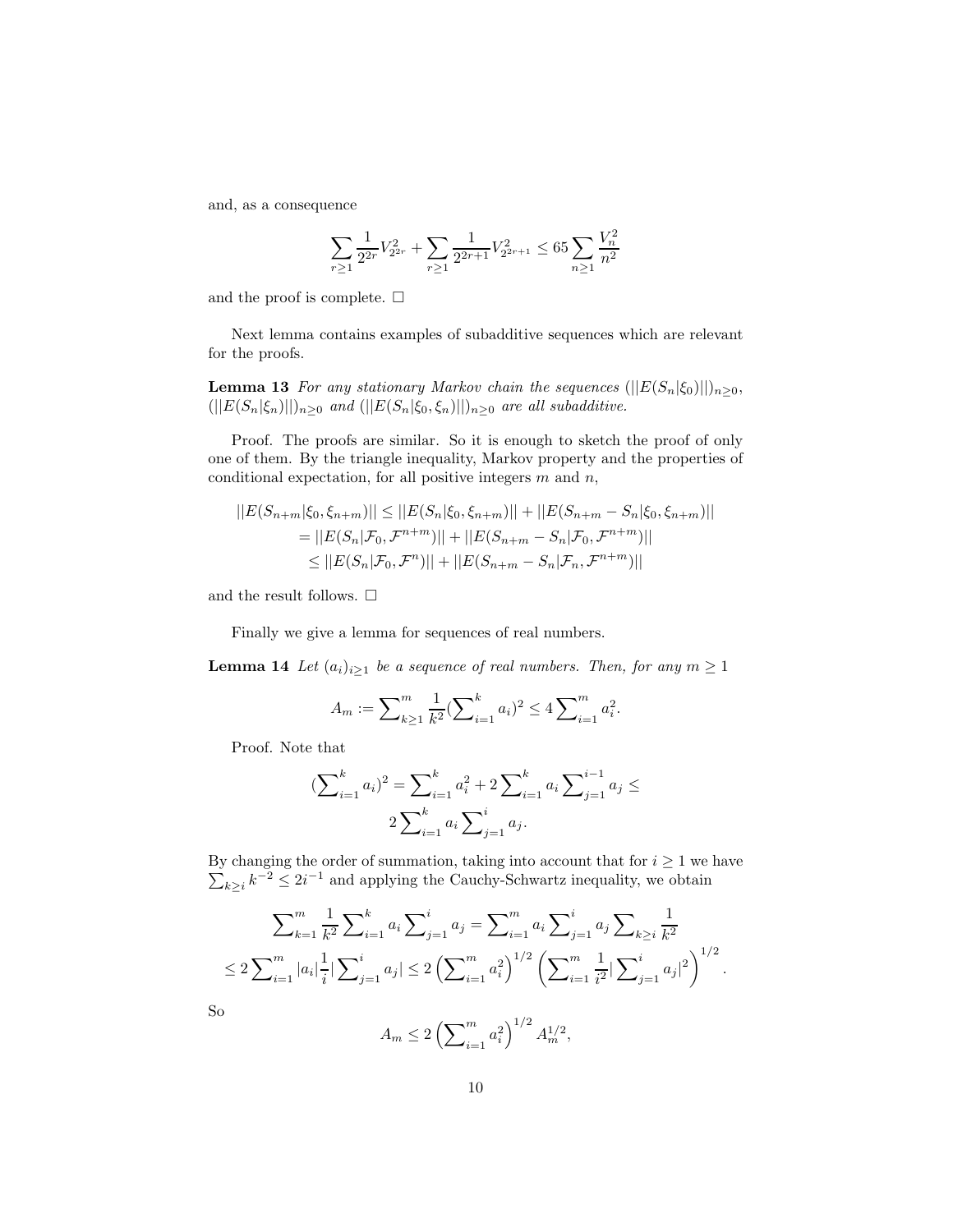which completes the proof of the lemma.  $\square$ 

Acknowledgement. This paper was partially supported by the NSF grant DMS-1811373. The author would like to thank Christophe Cuny for discussions about the square root condition and the variance of partial sums. Many thanks are going to Michael Lin for pointing out additional references and remarks. The author would also like to thank the referee for carefully reading the manuscript and for several observations which improved the presentation of this paper.

 $\Box$ 

# References

- [1] Billingsley, P. (1999). Convergence of probability measures. Second edition. Wiley, New York.
- [2] Borodin, A. N. and Ibragimov, I. A. (1994). Limit theorems for functionals of random walks. Trudy Mat. Inst. Steklov., 195. Transl. into English: Proc. Steklov Inst. Math. (1995), 195.
- [3] Cohen, G., Cuny, C. and Lin, M. (2017). On convergence of power series of contractions. Banach Center Publications 112 53-86.
- [4] Cuny, C. (2011). Pointwise ergodic theorems with rate and application to limit theorems for stationary processes. Stoch. Dyn. 11 135–155.
- [5] Cuny, C. and Lin, M. (2016). Limit theorems for Markov chains by the symmetrization method. J. Math. Anal. Appl. 434 52–83.
- [6] Dedecker, J. (2015). On the optimality of McLeish's conditions for the central limit theorem. C. R. Math. Acad. Sci. Paris 353 557–561.
- [7] Derriennic, Y. and Lin, M.  $(1996)$ . Sur le théorème limite central de Kipnis et Varadhan pour les chaînes réversibles ou normales. CRAS 323 1053-1057.
- <span id="page-10-1"></span><span id="page-10-0"></span>[8] Derriennic, Y. and Lin, M. (2001). Fractional Poisson equations and ergodic theorems for fractional coboundaries. Israel J. Math. 123 93–130.
- [9] Derriennic, Y. and Lin, M. (2001). The central limit theorem for Markov chains with normal transition operators started at a point. Probab. Theory Related Fields 119 508–528.
- [10] Gordin, M. I. (1969). The central limit theorem for stationary processes. Soviet. Math. Dokl. 10 (5) 1174–1176.
- [11] Gordin, M. and Lifshitz, B. A. (1978). Central limit theorem for stationary Markov processes. Dokl. Akad. Nauk SSSR 239 766–767.